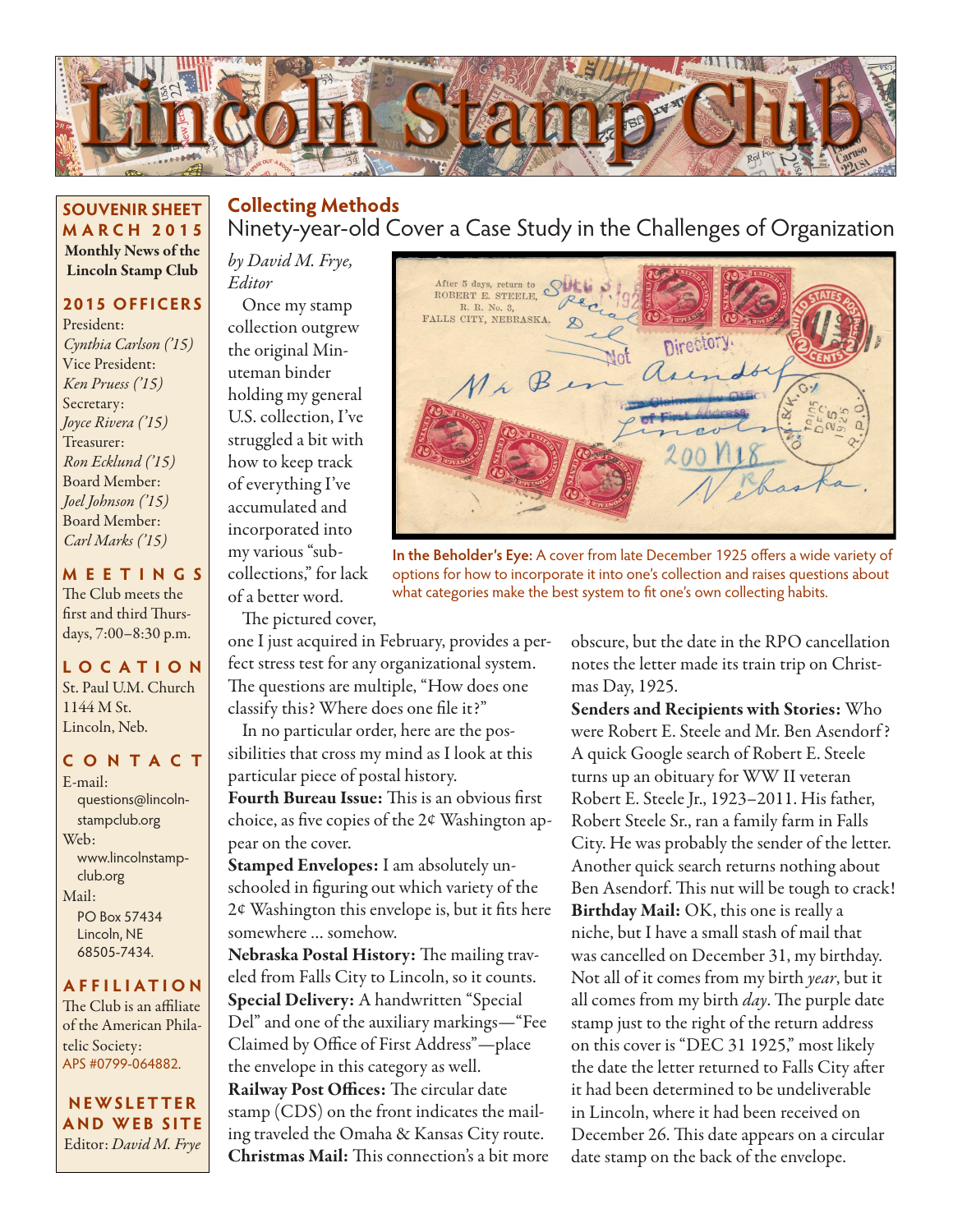### p. 2 • **Souvenir Sheet** • March 2015 • Lincoln Stamp Club

## **Western Postal History**

Bill Johnson will present a program, "Western Postal History," at the April 10 meeting of the Omaha Philatelic Society (OPS). The society's members have extended a special invitation to the members of the Lincoln Stamp Club to gather with them for this special event.

- A member of OPS, Bill Johnson has won numerous APS gold medals for his exhibits. He resides in Kansas. He served on the panel of judges for LINPEX 2014 and has exhibited at LINPEX.
- The OPS meetings are held at 7:30 p.m. at: **Pacific Hills Lutheran Church 90th and Pacific Streets (SW corner) Omaha, Nebraska.**  ■ **Web:** www.omahaphilatelicsociety.com

## **Club's By-laws Updated**

At the Club's business meeting on Feb. 5, 2015, the Club voted without opposition to adopt a revision to its by-laws, stating that no Club member may hold more than one elected office at the same time. This change clarifies the section on Club leadership (IV.1).

To abide by other provisions of the bylaws, the proposed revision had been presented and discussed at two earlier meetings.

## **March 2015 Exchange**

The Club offers the following items at its monthly exchange. Make payments in cash or in personal checks made out to the Club. Items in black are donations to the Lincoln Stamp Club. Proceeds from the sale of donations benefit the Club's general work. The lots listed in color are not donations; they are a member's lots.

| Lot #             | Description                           | Catalogue                   | Minimum | Final | <b>Buyer</b> |
|-------------------|---------------------------------------|-----------------------------|---------|-------|--------------|
| $\blacksquare$ 01 | Argentina Mixed Lot, M, CTO, Used     | $\frac{\ }{s-}$             | \$1.00  |       |              |
| $\blacksquare$ 02 | Australia Sc. 700-706 Set (7) Used    | \$2.80                      | \$0.70  |       |              |
| $-03$             | Canal Zone Mixed Lot, M, Used         | $\frac{\text{I}}{\text{I}}$ | \$0.50  |       |              |
| 04                | China Mixed Lot, 40+ Used             | $\frac{\ }{s-}$             | \$1.00  |       |              |
| $-05$             | Cook Islands Sc. 287–289 M Set (3)    | \$4.00                      | \$1.00  |       |              |
| $-06$             | Dubai Sc. 127-130 CTO                 | $\frac{\text{S}}{\text{A}}$ | \$0.20  |       |              |
| $-07$             | Germany Sc. 2113-2117 CTO             | \$1.25                      | \$0.25  |       |              |
| $-08$             | Grenada Sc. 475-477 MNH               | \$0.75                      | \$0.25  |       |              |
| $-09$             | Grenada Sc. 772-779 CTO               | \$1.90                      | \$0.25  |       |              |
| $-10$             | Hungary Sc. 2323-2327 CTO             | \$0.25                      | \$0.10  |       |              |
| 11<br>٠           | Iceland Mixed Lot (35) M, Used        | $\frac{\ }{s-}$             | \$1.25  |       |              |
| 12                | Indonesia Sc. 763-764 M               | \$0.25                      | \$0.10  |       |              |
| $-13$             | Jamaica Sc. 309–312 Used              | \$1.65                      | \$0.25  |       |              |
| $-14$             | Jugoslavia Sc. 455–457 CTO            | \$0.25                      | \$0.10  |       |              |
| 15                | Korea Sc. ? Used                      | $\frac{\text{I}}{\text{I}}$ | \$1.00  |       |              |
| $-16$             | Korea Sc. 1799, 1799A MNH             | \$2.10                      | \$0.75  |       |              |
| $-17$             | Liberia Sc. 922 M                     | \$2.00                      | \$1.00  |       |              |
| $-18$             | Marshall Islands Sc. 251 (WW II Ann.) | \$1.65                      | \$1.00  |       |              |
| $-19$             | Monaco Sc. 366–70    C46–8 Unused     | \$10.05                     | \$2.00  |       |              |
| $\blacksquare$ 20 | Panama Sc. ? CTO                      | \$1.15                      | \$0.15  |       |              |
| $-21$             | Ras Al Khaima Sc. 155-157 CTO         | \$0.45                      | \$0.25  |       |              |
| $-22$             | Romania Sc. 1369-1374 CTO             | \$0.35                      | \$0.25  |       |              |
| $-23$             | Romania Sc. 2943-2945 CTO             | \$0.25                      | \$0.10  |       |              |
| $-24$             | Romania Sc. 3094-3098 CTO             | \$0.45                      | \$0.25  |       |              |
| $-25$             | Russia (CCCP) Sc. 5471   A2630        | \$0.15                      | \$0.05  |       |              |
| $-26$             | Swaziland Sc. 382-384 M               | \$1.20                      | \$0.50  |       |              |
| $-27$             | U.S. Sc. 4123 MNH                     | \$1.68                      | \$1.50  |       |              |
| $-28$             | U.S. Sc. UX80, 82 M                   | \$0.24                      | \$0.20  |       |              |
| $-29$             | U.S. Odds & Ends MNH                  | \$1.39                      | \$0.90  |       |              |
| $-30$             | U.S. Odds & Ends MNH                  | \$0.61                      | \$0.40  |       |              |
| $-31$             | <b>U.S. Sc. 703 MNH</b>               | \$0.50                      | \$0.10  |       |              |
| $-32$             | U.S. Sc. 3912-3915 MNH                | \$7.00                      | \$1.95  |       |              |
| $-33$             | <b>U.S. Sc. 3523 MNH</b>              | \$1.75                      | \$0.50  |       |              |
| $-34$             | U.S. Sc. 1691-1694 MNH                | \$6.95                      | \$1.25  |       |              |
| $-35$             | U.S. Sc. C74, Pair, MNH               | \$1.80                      | \$0.75  |       |              |
| $-36$             | U.S. Sc. 237, MNH No Gum              | \$100.00                    | \$20.00 |       |              |
| $-37$             | <b>U.S. Sc. 290 MNH</b>               | \$130.00                    | \$30.00 |       |              |
| $-38$             | U.S. Sc. 330 MH                       | \$215.00                    | \$42.50 |       |              |
| $-39$             | <b>U.S. Sc. 1341 MNH</b>              | \$4.95                      | \$2.00  |       |              |
| $-40$             | U.S. Sc. 810 MH                       | \$1.10                      | \$0.50  |       |              |
| $-41$             | U.S. Sc. 513 MH                       | \$20.00                     | \$5.00  |       |              |
| $-42$             | U.S. Sc. 3108-3111 MNH                | \$6.40                      | \$4.50  |       |              |
| $-43$             | U.S. Sc. 3113-3116 MNH                | \$6.40                      | \$4.50  |       |              |
| $-44$             | U.S. Sc. U616 M                       | \$1.00                      | \$0.25  |       |              |
| $-45$             | U.S. Sc. 2559 MNH                     | \$5.80                      | \$4.00  |       |              |
| $-46$             | Rwanda Sc. 367-369 M                  | \$0.75                      | \$0.50  |       |              |
| $-47$             | Rwanda Sc. 705-707 M                  | \$0.75                      | \$0.25  |       |              |
|                   |                                       |                             |         |       |              |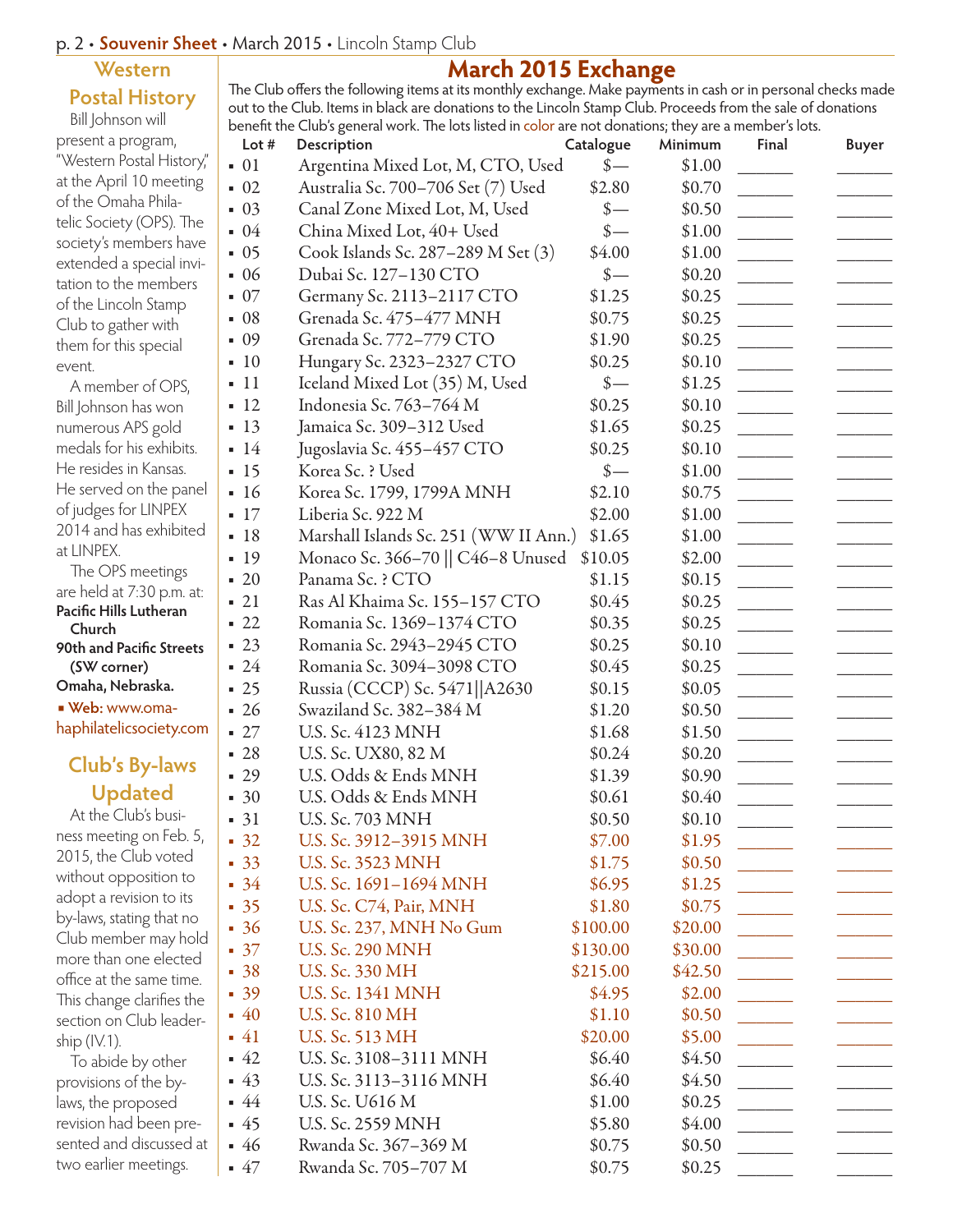

The February issue of *The Souvenir Sheet* arrived late and with an additional  $21¢$  in postage—in a number of its recipients' mailboxes. The "Return to Sender" label on one of the copies pointed the Club to the *Domestic Mail Manual* (DMM 201.3.14) for the reason. While a tape tab had sealed the top edge of the newsletter, the issues failed to include two tabs on the right-hand (leading) edge of the newsletter. This prevents the folded pages from billowing open while passing through the sorting equipment.

### About the Cachet: The Hubble Space Telescope

The mailing panel of this issue of the *Souvenir Sheet* displays the design of the cachet for the show cover sold at LINPEX 2015 to mark the twenty-fifth anniversary of the entry into service of the Hubble Space Telescope. Here are the details that explain the cachet.

On April 24, 1990, *Discovery* lifted off from Kennedy Space Center, Florida, carrying the Hubble Space Telescope into orbit and beginning a twenty-five year mission that remains active to this day. Astronomers may continue to conduct valuable research with the HST through 2020, even though the telescope's successor, the James Webb Space Telescope, is set for deployment in 2018.

The cover features images depicting the history of the telescope and a small selection from among its myriad of images. Proceeding clockwise from the upper left of the cachet, the images depict the following objects:

- The Horsehead Nebula in the Orion Molecular Cloud.
- HST in May 2009 after the crew of Atlantis performed the last of the telescope's five servicing missions.
- Great clouds in the Carina Nebula.
- *Discovery* on mission STS-31 executing its roll maneuver after liftoff on April 24, 1990, carrying the HST in its cargo bay.
- A view of Saturn in visible light.

# **Club Member Sparks Drive to Bring 2019 APS StampShow to Nebraska**

Anyone who reads the APS's *American Philatelist* knows that the organization sponsors its annual StampShow, which appears in different locations each year. Unless one is a fan of road trips or chooses to fly, these events come and go without often coming close enough to southeastern Nebraska to make a visit practical.

If the vision of Edgar Hicks, a member of both the Lincoln Stamp Club and the Omaha Philatelic Society, comes to fruition, the 2019 APS StampShow will land in Omaha. He was worked long hours to garner some financial support from Union Pacific Corporation, with headquarters in Omaha. In 2019, the country will mark the sesquicentennial of the completion of the First Transcontinental Railroad, making UP's participation a natural fit.

The most recent issue of *The American Stamp Dealer & Collector* includes an editorial by Randy L. Neil: "Omaha? Yes, Omaha!" He makes a strong case for Omaha as a StampShow site, ending his piece by writing:

Edgar Hicks and the OPS have worked feverishly to make this happen. With the power of a giant, historic U.S. company behind them, Omaha's philatelists might give the APS membership a jumbo pleasant surprise.

The Club thanks Edgar for his work on this project! ■ **Web:** www.americanstampdealer.com.

| <b>LINN'S 2014 U.S. STAMP POPULARITY POLL</b>                                                                                                                                                                                                                                                                                        |                                                                                                                                                                                                                               |                                                                                                                                                       |  |  |  |  |  |
|--------------------------------------------------------------------------------------------------------------------------------------------------------------------------------------------------------------------------------------------------------------------------------------------------------------------------------------|-------------------------------------------------------------------------------------------------------------------------------------------------------------------------------------------------------------------------------|-------------------------------------------------------------------------------------------------------------------------------------------------------|--|--|--|--|--|
| Select from the following list the 2014 commemorative stamps; 2014 definitive and<br>special stamps; and 2014 postal stationery that have the best and worst designs in your<br>opinion, as well as those you feel are the most important and least necessary in subject.<br><b>VOTE BY THE NUMBER PRECEDING THE ISSUE NAME ONLY</b> |                                                                                                                                                                                                                               |                                                                                                                                                       |  |  |  |  |  |
| 1. Year of the Horse<br>2. Shirley Chisholm<br>3. Jimi Hendrix<br>4. Songbirds<br>5. Charlton Heston<br><b>6. Circus Posters</b><br><b>BEST DESIGN</b><br><b>MOST IMPORTANT</b>                                                                                                                                                      | 7. Harvey Milk<br>8. Nevada Statehood<br>9. Civil War 1864<br>10. Farmers Markets<br>11. Hudson River School<br>12. Janis Joplin                                                                                              | 13. Celebrity Chefs<br>14. War of 1812: Fort<br><b>McHenry</b><br>15. Batman<br>16. Wilt Chamberlain<br><b>WORST DESIGN</b><br><b>LEAST NECESSARY</b> |  |  |  |  |  |
| 17. Love: Cut Paper Heart<br>18. Ferns<br>19. Star-Spangled Banner<br>20. Hummingbird<br>21. Great-Spangled Fritillary<br>22. Abraham Lincoln<br>23. Winter Flowers<br>24. Ralph Ellison<br><b>BEST DESIGN</b><br><b>MOST IMPORTANT</b>                                                                                              | 25. Verrazano-Narrows<br><b>Bridge</b><br>26. C. Alfred "Chief"<br>Anderson<br>27. USS Arizona Memorial<br>28. Red, White and Blue<br>29. Sea Surface<br><b>Temperatures</b><br><b>WORST DESIGN</b><br><b>LEAST NECESSARY</b> | 30. Hot Rods<br>31. Glade Creek Grist Mill<br>32. Winter Fun<br>33. Silver Bells<br>34. Rudolph the Red-Nosed<br>Reindeer<br>35. Christmas Magi       |  |  |  |  |  |
| 36. Verrazano-Narrows Bridge stamped<br>38. Winter stamped envelopes<br>envelope<br>37. Tree postal card and double-reply card<br><b>BEST DESIGN</b><br><b>WORST DESIGN</b><br><b>MOST IMPORTANT</b><br><b>LEAST NECESSARY</b>                                                                                                       |                                                                                                                                                                                                                               |                                                                                                                                                       |  |  |  |  |  |
| Now vote for your single personal favorite stamp issue of 2014. Your choice can be from<br>the commemorative, definitive-special or postal stationery categories. Se-tenant issues<br>(different designs in one pane) are counted as one issue.<br><b>MY FAVORITE 2014 STAMP</b><br>(please write in number and stamp issue name):   |                                                                                                                                                                                                                               |                                                                                                                                                       |  |  |  |  |  |
| No. Issue                                                                                                                                                                                                                                                                                                                            |                                                                                                                                                                                                                               |                                                                                                                                                       |  |  |  |  |  |
| SEND BALLOT TO: Linn's Stamp Poll, Box 4129, Sidney, OH 45365.<br>All ballots must be postmarked by March 4, 2015. Photocopied ballots are acceptable.<br>Stamps are pictured in color in the Dec. 15 issue on pages 46-47.                                                                                                          |                                                                                                                                                                                                                               |                                                                                                                                                       |  |  |  |  |  |